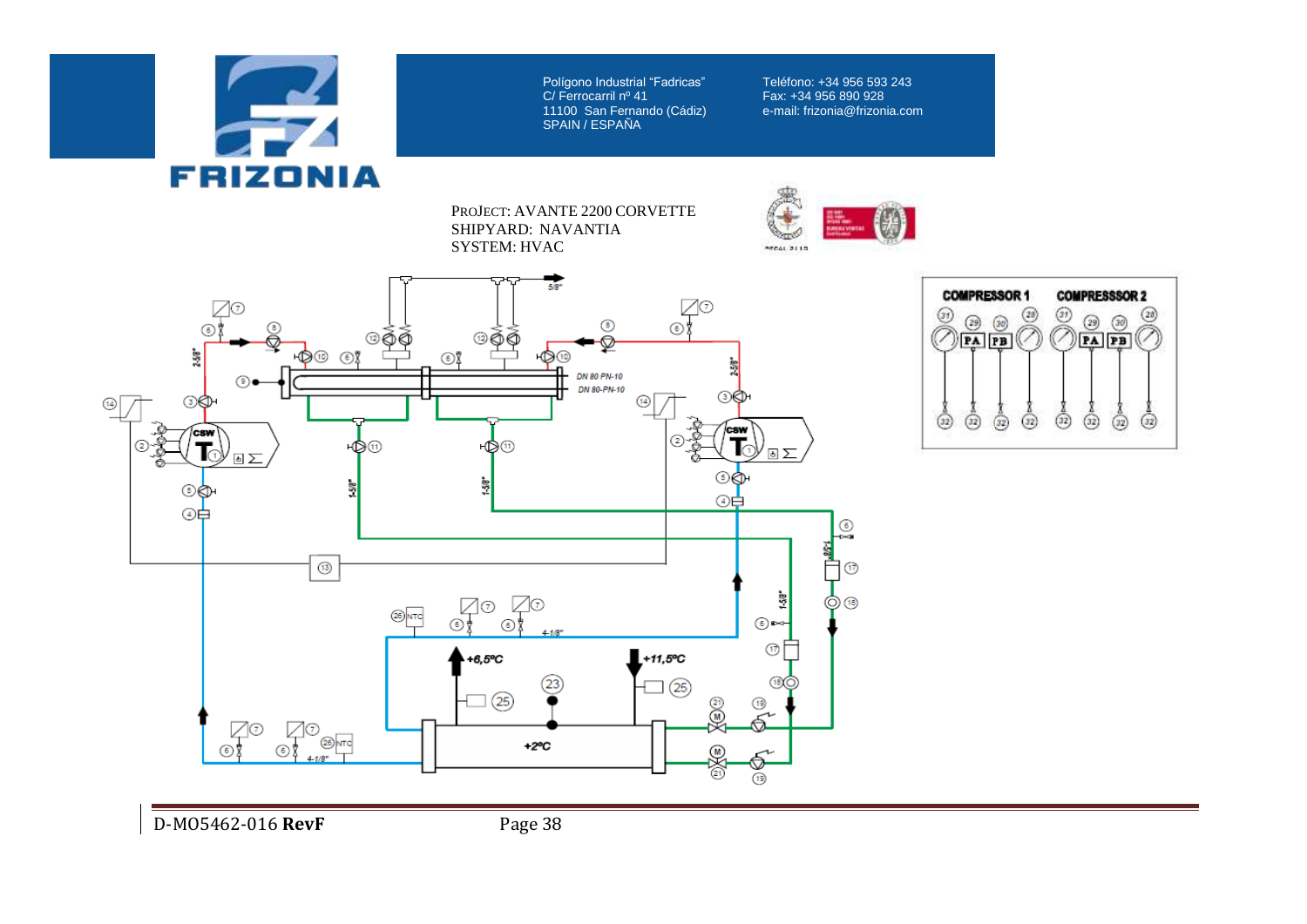

Polígono Industrial "Fadricas"<br>C/ Ferrocarril nº 41 11100 San Fernando (Cádiz) SPAIN / ESPAÑA

Teléfono: +34 956 593 243 Fax: +34 956 890 928<br>e-mail: frizonia@frizonia.com

PROJECT: AVANTE 2200 CORVETTE SHIPYARD: NAVANTIA SYSTEM: HVAC



## **5 ANNEX B: ITEM LIST**

## DESCRIPTION OF MATERIALS:

- 1- SCREW COMPRESSOR BITZER CSW -8573-90Y-44P (Include: An external frequency inverter FJU+145).
- **►** 2- Capacity Control Valves.
- 3- Discharge Shut Off Valve, BITZER 3"
- $\triangleright$  4- Suction Line Filter, RFF angle way 4"
- 5- Suction Shut Off Valve, BITZER 4"
- 6- Control Valve Castel 6110/22 1/4" NPT x 1/4" SAE
- 7- Pressure Transducer, WIKA 0-30 bar (Include: Angle way connector M12x1) (4 wires)
- 8- Check valve, GESTRA RK-76 2-1/2"
- $\triangleright$  9- Tube Condenser, two circuits and special Shell.
- $\geq$  10- Condenser Inlet Shut Off Valve, type angle way ATA 2-1/2"
- $\geq$  11- Condenser outlet shut off valve, type angle way ATA 1-1/2"
- 12- Double Body Valve CASTEL Model 3032/44 + Two Female Connections Castel 3039/4+ Double Safety Valve Castel 3060/45 C ½" NPT x 5/8" SAE - 20,5 Bar
- 13- Leakage Detector. MURCO 6700-0220
- 14- Leakage Sensor. MURCO 6108-2101
- $2 15$ -
- $2 16$ -
- 17- Liquid Filter Housing, CARLY 1-5/8" -BCY 9613 S/MMS sizing for 2 dryer filters H48
- 18- Sight glass, CASTEL 3770/13 1-5/8"